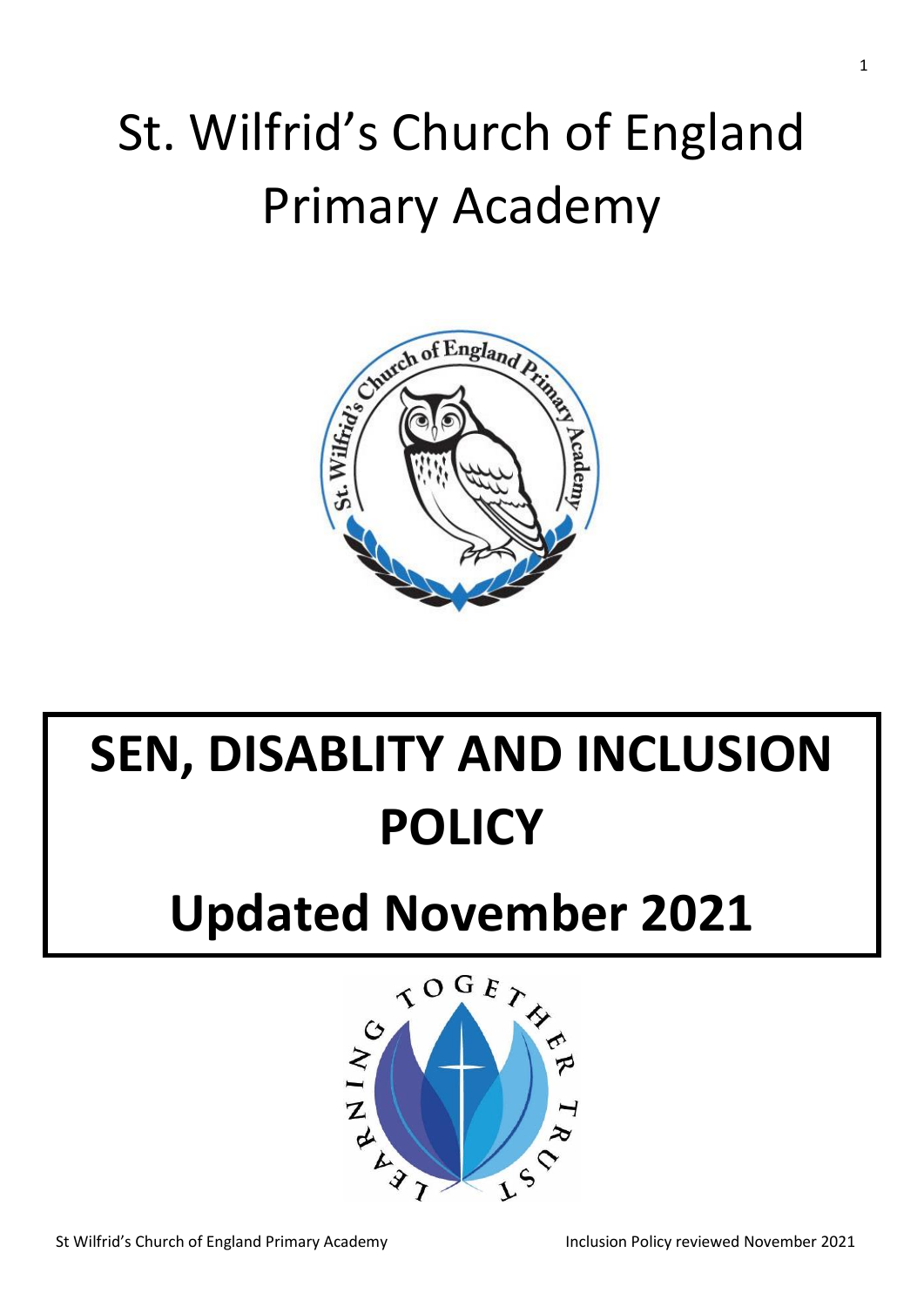The staff and governors of St Wilfrid's Church of England Primary Academy are committed to providing all our children with the opportunity and support to develop their full potential through a rich, broad and balanced education, and through experiencing the love and security of belonging to a caring Christian community. We aim to enable all pupils with special education needs and disabilities to be fully involved in the life of the school, and to reach their full potential, taking an active role in school life, feeling secure, and happy whilst experiencing success in a stimulating, caring and Christian learning environment where we achieve, believe and care.

# **Name and contact details of SENCO:**

Mrs K. Newman

Tel: 01257 423992

# Email: [enquiries@admin.saintwilfrids.wigan.sch.uk](mailto:enquiries@admin.saintwilfrids.wigan.sch.uk)

This policy complies with the statutory requirements of the SEND Code of Practice 2014 (0-25) September 2014 3.65 and has been written with reference to the following guidance documents:

- SEND Code of Practice (0-25) 2014
- Equality Act 2010; advice for schools DfE Feb 2013
- The Special Educational Needs and Disability regulations 2014
- Children and Families Act 2014

The information outlines the support and provision they can expect to receive whilst attending this school.

The policy was written in consultation with Mr Colothan the Headteacher, the school Governor with responsibility for SEN Rev'd Cath Gabriel, and Chair of Governors Rector Andrew Halliday.

All members of staff in school at St. Wilfrid's have a responsibility for maximising the achievement and opportunity of all learners including those with SEND. Every teacher is a teacher of every child, including those children with Special Educational Needs. Staff are aware of their responsibilities towards all learners and a positive and sensitive attitude is shown towards all pupils at all times.

# **AIMS**

The aims of our inclusion policy and practice at St Wilfrid's Primary Academy are:

- To provide curriculum access for all
- To secure outstanding levels of progress for all
- To secure high levels of achievement for all
- To meet individual needs through a wide range of provision
- To attain high levels of satisfaction and participation from pupils, parents and carers
- To involve parents at an early stage with their child's education
- To work with the special educational professionals in partnership with parents and children to take into account the views of individuals and the views of the child in respect of a child's particular needs
- To map provision carefully for all vulnerable learners to ensure that staffing deployment, resource allocation and choice of intervention is leading to good learning outcomes
- To ensure a high level of staff expertise to meet pupil need, through well -targeted continuing professional development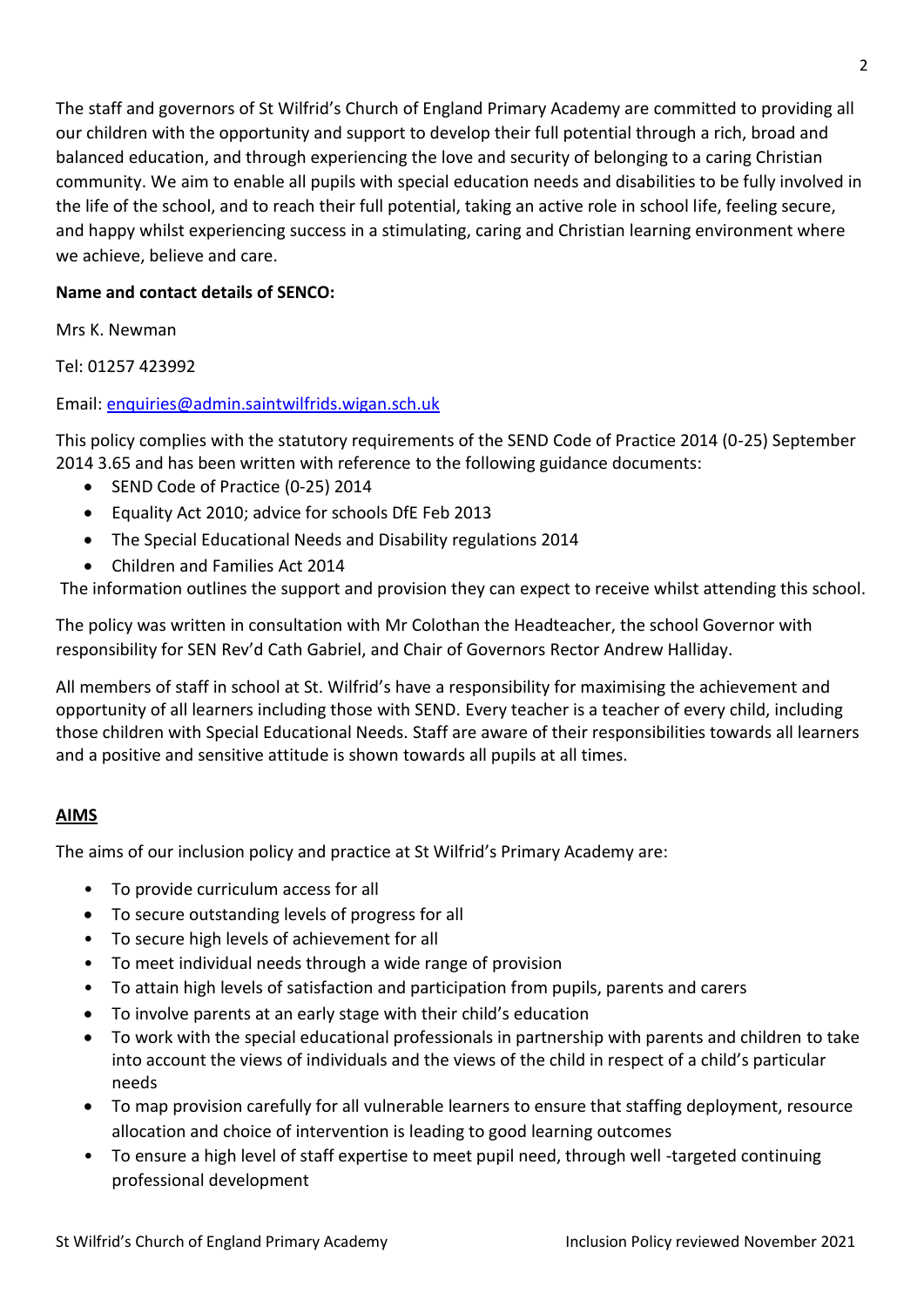• To work in cooperative and productive partnership with the Local Authority and other outside agencies, to ensure there is a multi-professional approach to meeting the needs of all vulnerable learners

#### **OBJECTIVES**

- To admit all pupils to the school on the basis of the school's published admissions procedures and welcome all pupils, including those with SEN
- To identify and provide for pupils who have special educational needs and additional needs
- To work within the guidance provided in the SEND Code of Practice 2014
- To operate a 'whole pupil, whole school' approach to the management and provision of support for special educational needs

• To provide a clear SEN Inclusion Policy which the Special Educational Needs Co-ordinators (SENCOs) will work within

• To provide support and advice for all staff working with special educational needs and/or disability pupils

#### **SECTION 1: IDENTIFYING SPECIAL EDUCATIONAL NEEDS**

#### **Definition of SEND**

A child or young person has SEND if they have a learning difficulty or disability which calls for special educational provision to be made for him or her.

A child of compulsory school age or a young person has a learning difficulty or disability if he or she:

- has a significantly greater difficulty in learning than the majority of others of the same age, or
- has a disability which prevents or hinders him or her from making use of facilities of a kind generally provided for others of the same age in mainstream schools

For children aged two or more, special educational provision is educational or training provision that is additional to or different from that made generally for other children or young people of the same age by mainstream schools, maintained nursery schools, mainstream post-16 institutions or by relevant early years providers.

Disability is defined as "a physical or mental impairment which has a long-term and substantial adverse effect on their ability to carry out normal day-to-day activities''. 'Long-term' is defined as 'a year or more' and 'substantial' is defined as 'more than minor or trivial'.

The Special Educational Needs (SEND) Code of Practice: for 0 to 25 years identifies four broad areas of Special Educational Needs;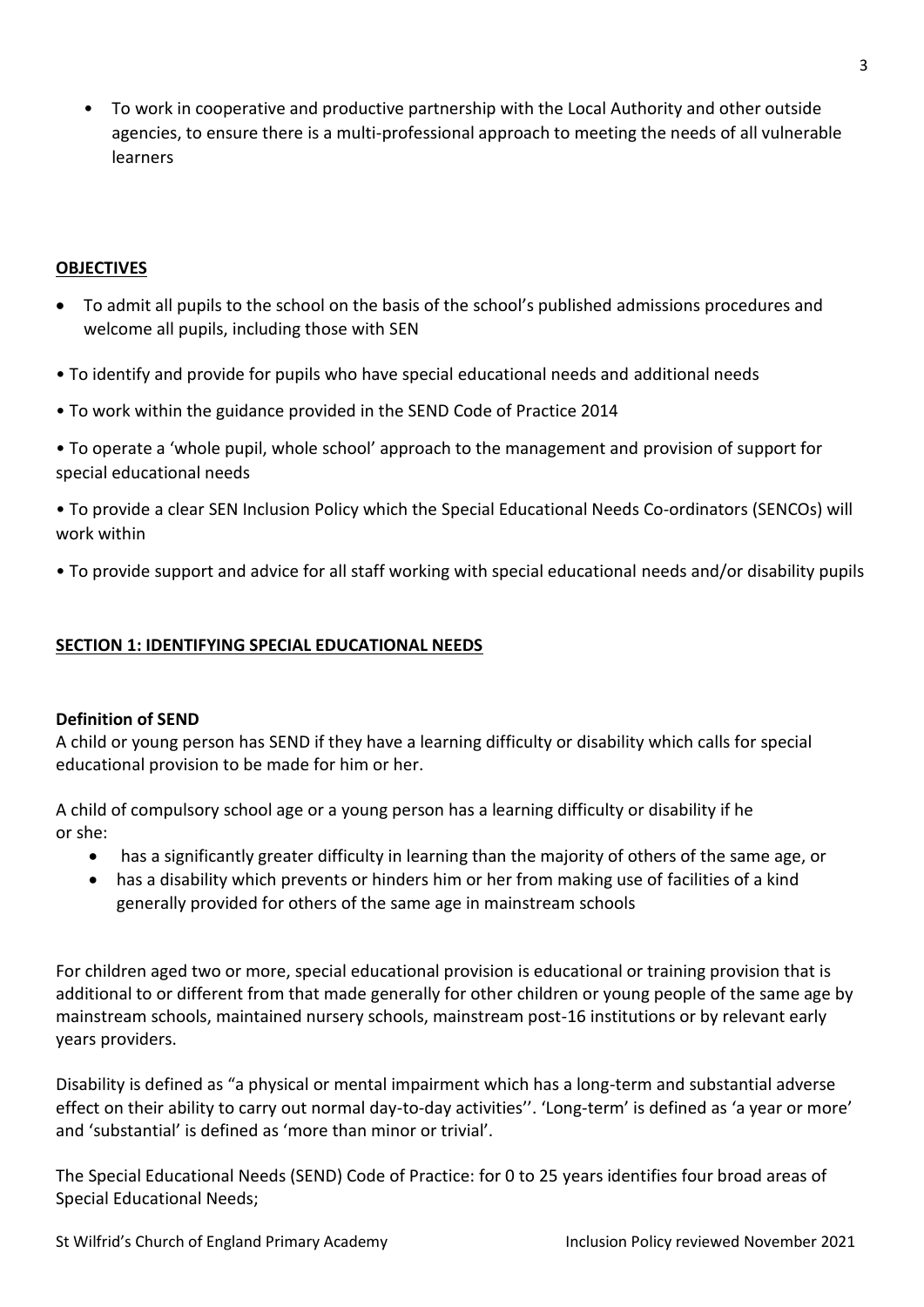- 1. **Communication and Interaction**
- **2. Cognition and Learning**
- **3. Social, emotion and mental health difficulties**
- **4. Sensory and/or physical needs**

The SEND Code of Practice 2014 suggests that pupils are only identified as having SEN if they do not make adequate progress once they have had all the intervention or adjustments and good quality personalised teaching.

Section 19 of the Children and Families Act 2014 makes clear that local authorities, in carrying out their functions under the Act in relation to disabled children and young people and those with special educational needs (SEN), **must** have regard to:

- the views, wishes and feelings of the child or young person, and the child's parents
- the importance of the child or young person, and the child's parents, participating as fully as possible in decisions, and being provided with the information and support necessary to enable participation in those decisions
- the need to support the child or young person, and the child's parents, in order to facilitate the development of the child or young person and to help them achieve the best possible educational and other outcomes, preparing them effectively for adulthood.

At St Wilfrid's Primary Academy, we identify the needs of pupils by considering the needs of the whole child. If a child is underachieving they will not necessarily have a special educational need. It is our responsibility to identify this quickly and to ensure that appropriate interventions are put in place to help these pupils to make the progress of which they are capable through liaison with the class teacher.

Early identification of SEND is important to ensure that pupils attain the best possible outcomes. Class teachers and subject leaders, supported by the senior leadership team, make regular assessment of the progress and attainment of all pupils. These seek to identify pupils making less than expected progress for their age and circumstances. This can be characterised by progress which:

- is significantly slower than that of their peers starting from the same baseline
- fails to match or better the child's previous rate of progress
- fails to close the attainment gap between the child and their peers
- widens the attainment gap

Where pupils continue to make inadequate progress, despite high quality teaching targeted at their areas of weakness, the class teacher, working with the SENDCO, will assess whether the child has a significant learning difficulty. Where this is the case, then there should be agreement between the teacher, SENDCO and parents, about the SEND support that is required to support the child.

We recognise that there are factors which may impact on progress and attainment other than SEND, these may include issues in relation to:

- Attendance and punctuality
- Health and Welfare
- English as an Additional Language

St Wilfrid's Church of England Primary Academy **Inclusion Policy reviewed November 2021**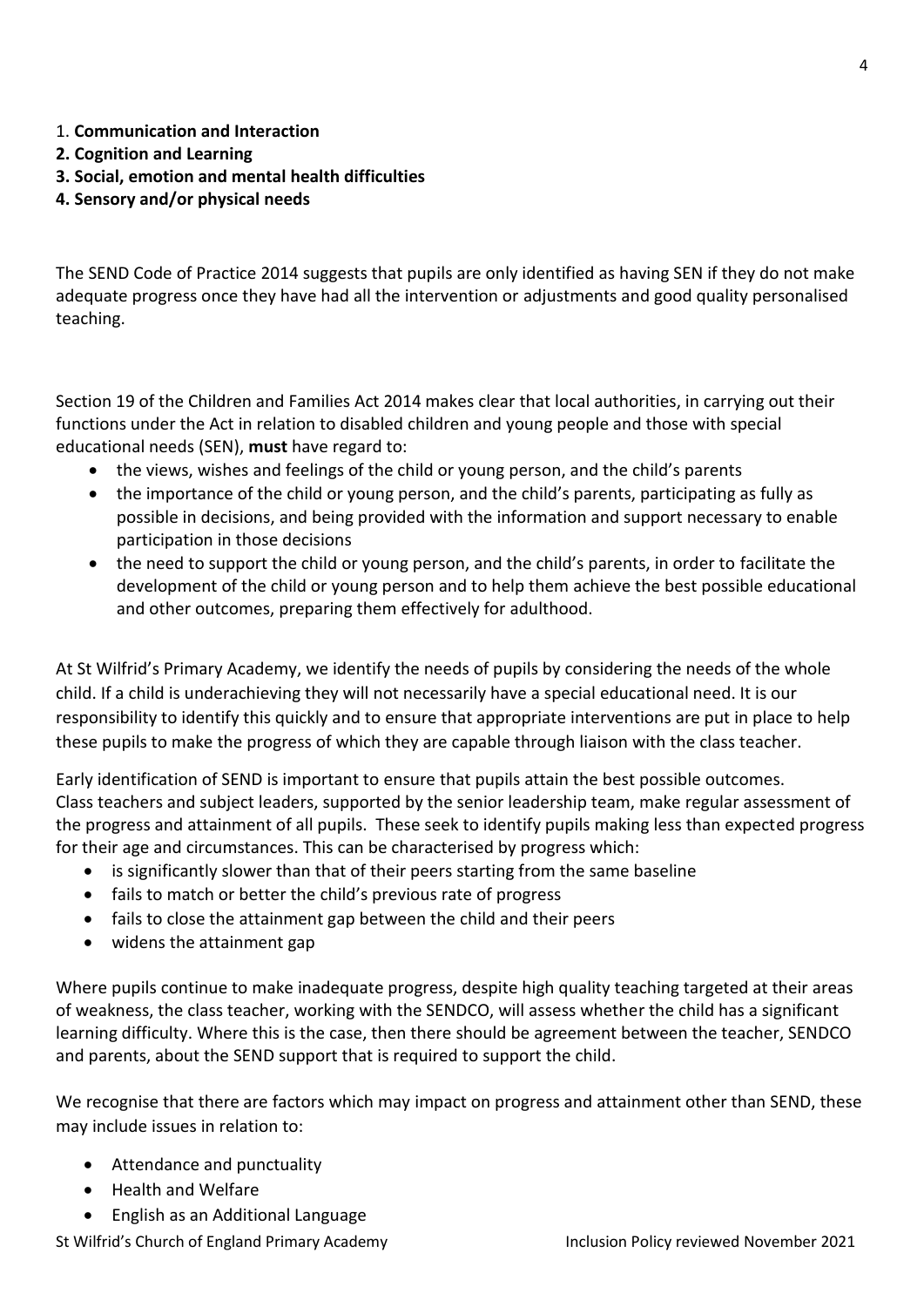- Being in receipt of Pupil Premium Grant
- Being a Looked After Child
- Being a child of active Serviceman/woman
- Being a member of a Travelling community

#### **SECTION 2: A GRADUATED APPROACH TO SEN SUPPORT**

All children and young people at St Wilfrid's Primary Academy have an entitlement to high quality, personalised teaching. This is teaching that is carefully planned to meet the individual needs of the child and takes prior learning into account. Lessons have a clear structure and include objectives that are shared and revisited during the lesson. Teachers use lively, dynamic, interactive teaching methods that ensure high quality teaching and learning taking different learning styles into account. All teachers are responsible and accountable for the progress and development of the pupils in their class, including where pupils access support from teaching assistants or specialist staff.

#### **Inclusive Quality First Teaching**

High quality first teaching that is differentiated and personalised will meet the needs of the majority of children and young people.

Quality first teaching should focus on making learning purposeful and enjoyable. It should ensure high achievement for all through explicit high expectations and high aspirations.

Quality first teaching is evident when:

• The learning needs of all children and young people are considered; ensuring support and challenge for learners

• Lesson planning, involving everyone working with the children and young people, takes account of prior learning based on assessment. This enables learning objectives to be specific, focused and differentiated appropriately with clear success criteria

- The classroom is well organised and resourced to enable children to function as independent learners
- A planned range of teaching skills, strategies and approaches are deployed to engage all learners

• Teaching considers the use of language ensuring it is matched to the needs and circumstances of the learner

- Adults model good practice
- Teachers provide clear explanations of teaching points and use appropriate questioning to develop understanding and to set challenges
- Motivated learners are fully engaged in learning, having opportunities to work both independently and collaboratively

St Wilfrid's Church of England Primary Academy Inclusion Policy reviewed November 2021 • There is focused praise and effective feedback (i e: positive praise and reward, modelling, instructing, scaffolding, explanation, questioning and recording and marking, which needs to be timely and specific)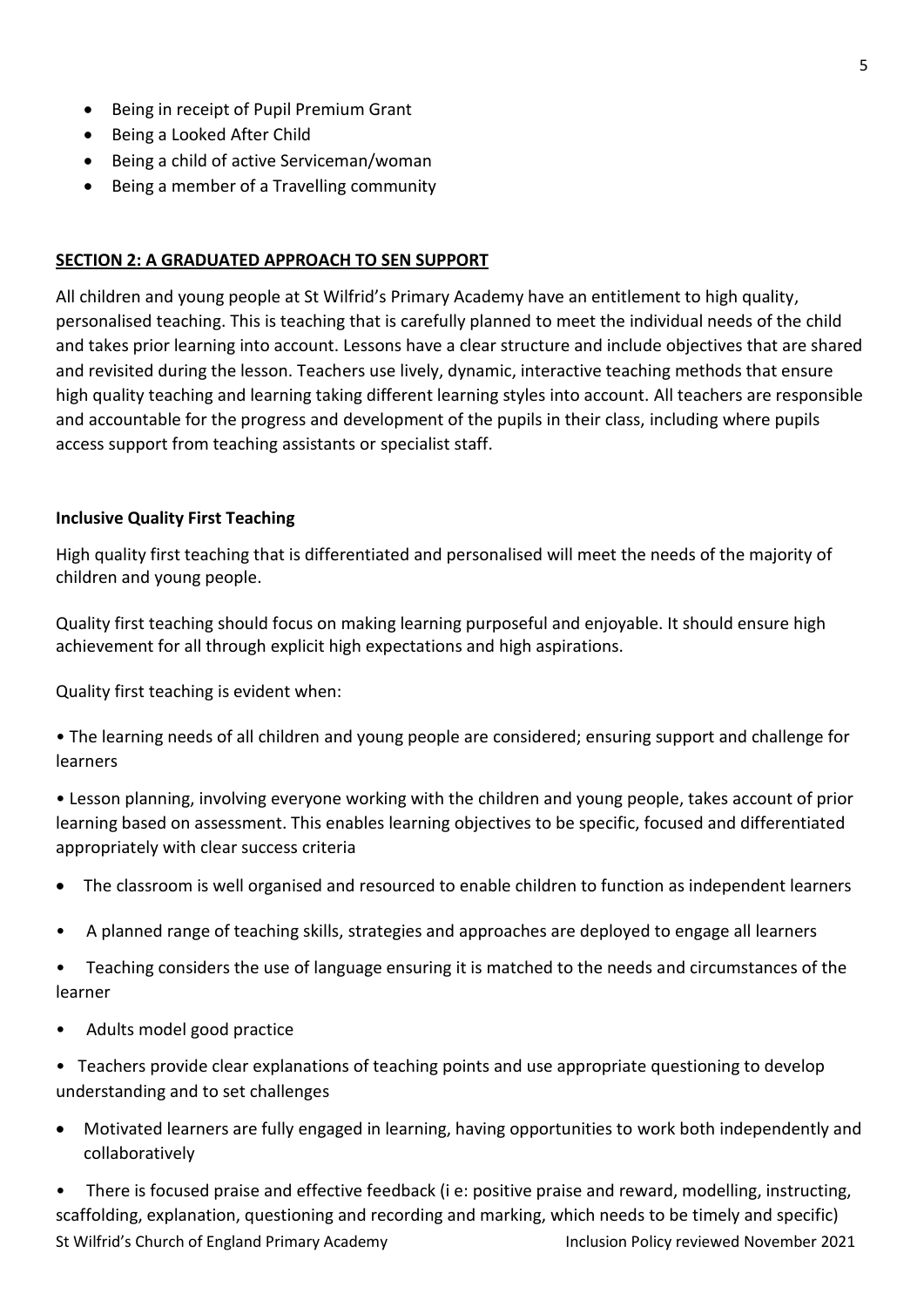• Everyone involved in teaching is deployed appropriately and knows how to support learning

The National Curriculum Inclusion Statement states that teachers should set high expectations for every pupil, whatever their prior attainment. Teachers will use appropriate assessment to set targets which are deliberately ambitious.

To enable all pupils to achieve their learning outcomes St Wilfrid's Primary Academy uses a graduated approach to support children's needs.

#### **The Graduated Approach**

- Stage 1: No additional support
- Stage 2: Low level of additional support
- Stage 3: High level of additional support
- Stage 4: Exceptional Support

To enable children and young people to achieve their learning outcomes, St Wilfrid's Primary Academy use a graduated approach to support: we assess, plan, do then review outcomes to inform future planning.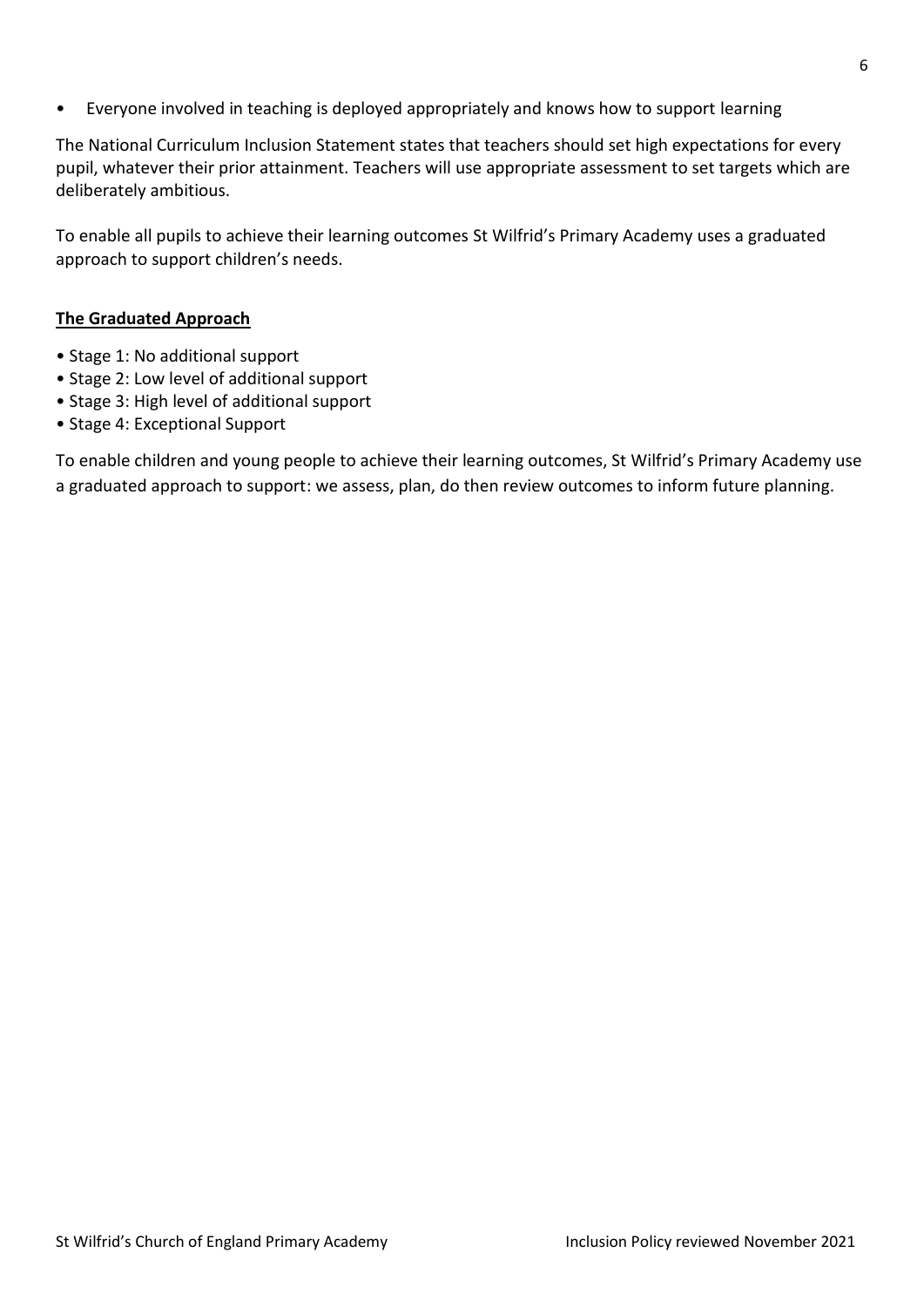Stage 1- No additional support - Where children/young people achieve the learning outcomes, appropriate to their age and ability, through Inclusive Quality First Teaching. Children who are achieving the learning outcomes appropriate for their age despite a disability or additional need but teachers need to be aware of this need will be known as Stage 1<sup>\*</sup>.

Stage 2 - Low level of additional support -

Children/young people are beginning to show some signs of emerging needs.

These children are not making adequate progress, despite having access to a differentiated curriculum. They may have additional needs, but are not identified as having special educational needs.

#### **SEN REGISTERED CHILDREN** (SEN SUPPORT)

Stage 3 - SEN - High level of additional support - These children are not making adequate progress, despite having access to differentiated curriculum and intervention. The school will seek the advice and assessment of other agencies.

> Stage 4 -**Exceptional Support EHC Plan**

• **Stage 1 - No additional support** – Where children/young people achieve the learning outcomes, appropriate to their age and ability, through Inclusive Quality First Teaching.

• St Wilfrid's Primary Academy recognises that there are a number of children who are achieving the learning outcomes appropriate for their age despite a disability or additional need. However, it is important that teachers and support staff are aware of this need in order to provide the appropriate support. These children are known as **Stage One.**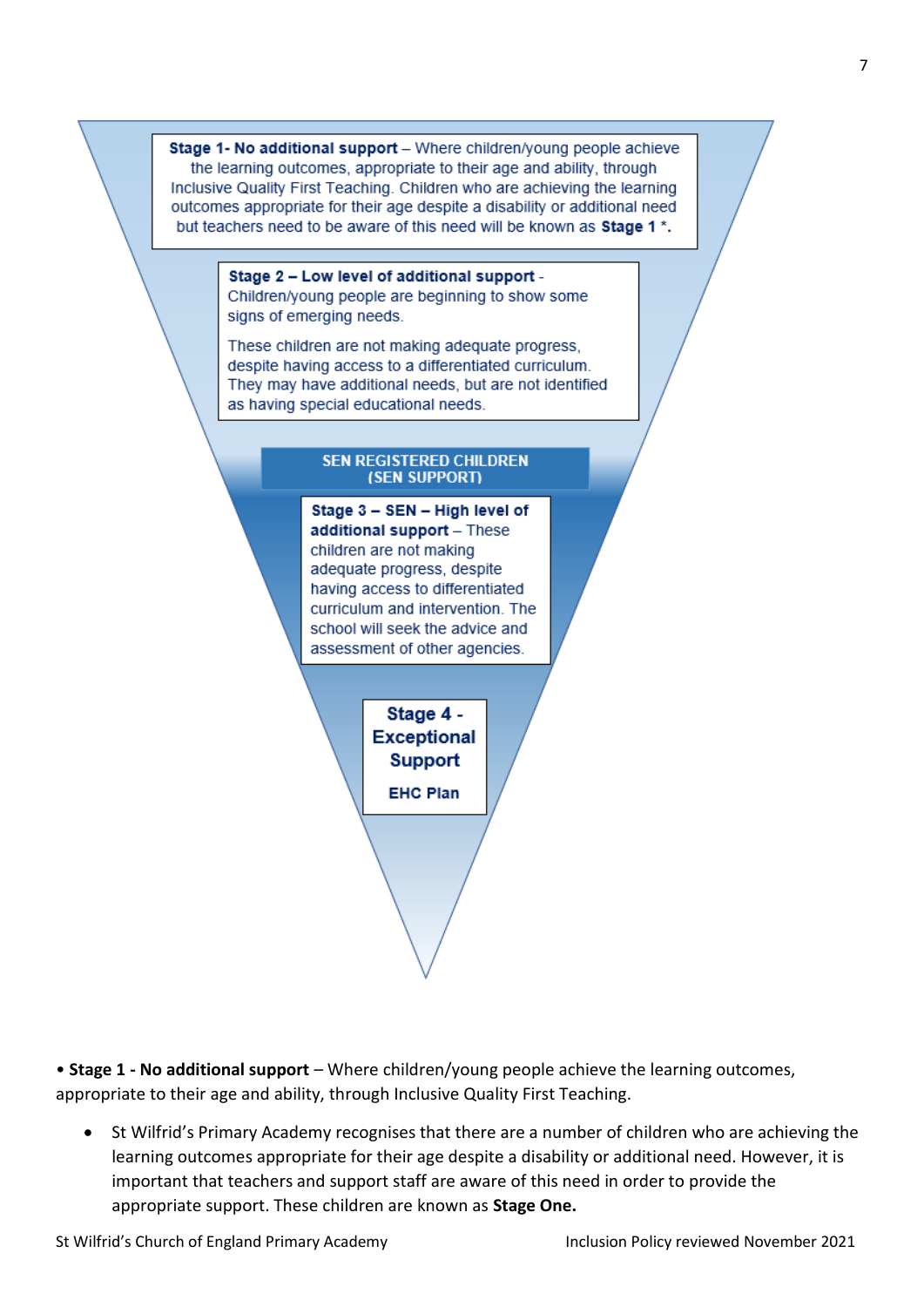# • **Stage 2 - Low level of additional support** - Children are beginning to show some signs of emerging needs.

These children are not making adequate progress, despite having access to a differentiated curriculum. They may have additional needs, but are not identified as having special educational needs.

These children will have access to reasonable adjustments and targeted teacher support discussed at Pupil Progress Meetings. Additional intervention may be planned and delivered such as IDL, Maths Whizz, Spelling Frame.

For those children who still do not make the required progress it may be necessary to move to the next stage.

# • **Stage 3 - High level of additional support** –

These children have not made adequate progress, despite having access to differentiated curriculum and intervention and require further support.

The school (with parental permission) will seek the advice and assessment of other agencies. Following assessment, a decision will be made as to what support the child needs. It could include sessions of 1:1 support. An IEP, IBP or IP will be drawn up and the child will be recorded as SEN Support on the census. Recommendations from external agencies will be implemented and records kept to show what strategies have been used.

Some children who are considered to be at stage 3 may be making the required progress, however they need a higher level of support in order to meet their SEMH needs in order for them to sustain this progress. School will work with outside agencies and parents to monitor and support their changing needs and development. These children may have a diagnosis such as ADHD, high functioning autism or sensory processing needs. They may also have medical needs that impact on learning.

Children who are on Stage 3 may have an Individual Education Plan (IEP). This will be produced in collaboration with the child, the parent, the teacher and any other adults involved in the support of the child in school. An IEP will include:

- Two, three or four short term targets or goals set for the child;
- The way the child will recognise their success;
- The teaching strategies to be used;
- When the plan is to be reviewed;
- Outcomes (these will be recorded when the plan is reviewed or as they are achieved)
- Evidence that the parents have read and understood the plan.

If a child needs further support, they may be children/young people for whom there is the possibility of an EHC plan Referral.

• **Stage 4 - Exceptional Support** - Children/young people who have complex and long-term needs and who have an Education, Health and Care (EHC) Plan or who will be referred for an EHC assessment in the near future.

# **Provision**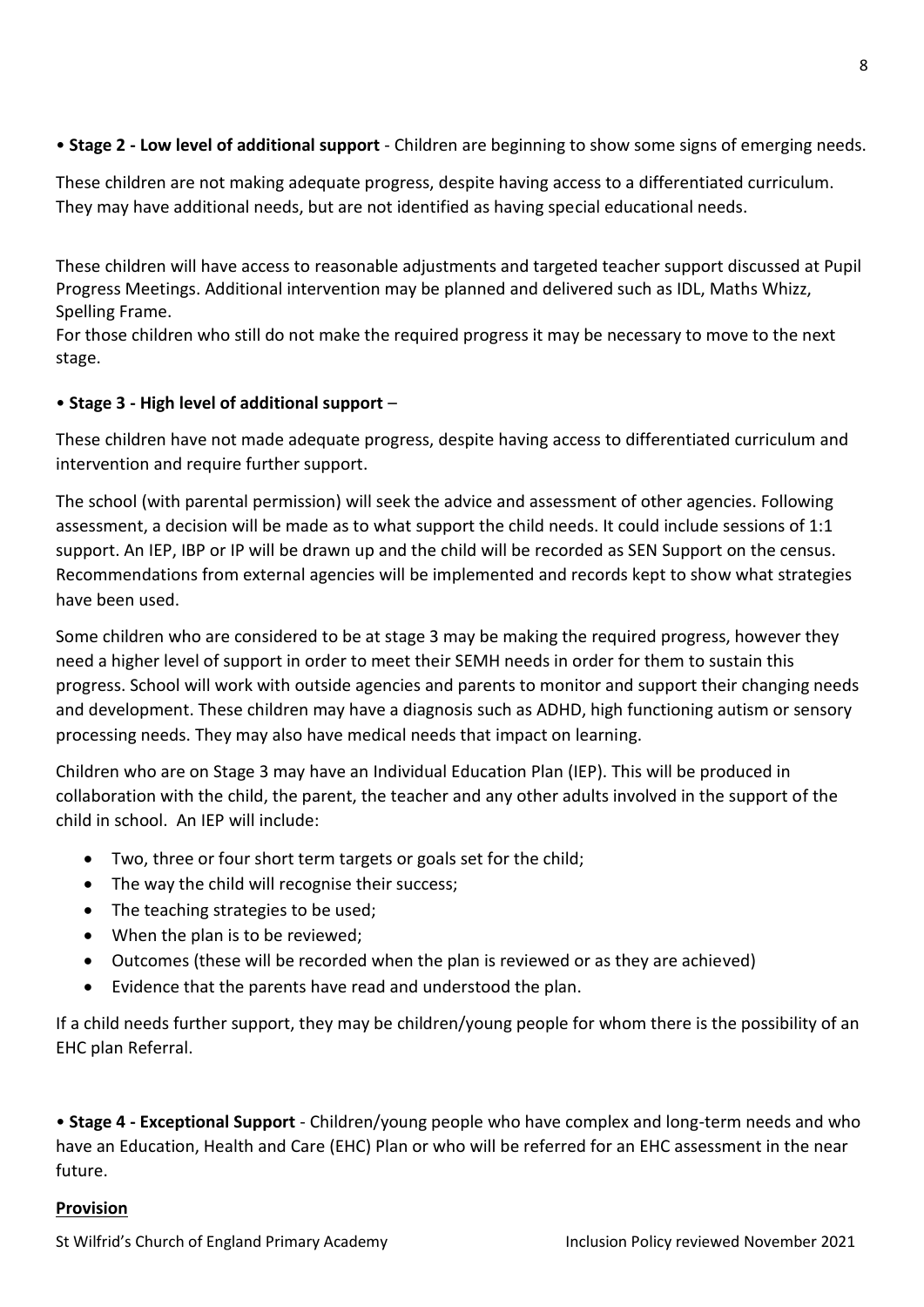Records of details of additional or different provision made under SEND support are kept within school and reviewed regularly. Individual Education Plans (IEPs) set out the objective that will be addressed and expected outcome from the support identified on the provision maps and these are evaluated termly to decide on next steps. This provides us with accurate information to evidence the SEND support that has been provided over the pupil's time in the school, as well as its' impact. Details of SEND outcomes, teaching strategies and the involvement of specialists are recorded as part of this overall approach. Provision maps are used within school as an efficient way of showing all the provision that the school makes which ids additional to and different from that which is offered through the school's curriculum.

# **Education Health Care Plan (EHC)**

Send support will be adapted or replaced depending on how effective it has been in achieving the agreed outcomes. Where, despite the school having taken relevant and purposeful action to identify and meet the SEN needs of the child, the child has not made expected progress, the school will consider, in consultation with parents, requesting and Education, Health and Care assessment. Parents also have the right to request an EHC assessment.

When making an EHC assessment local authorities must consult the child and their parents and take into account their views, wishes and feelings and any information provided by them. Local authorities must also gather evidence from relevant professionals.

The whole assessment and planning process, from the point an assessment is requested until the final EHC plan is issued, must not exceed 20 weeks.

Once finalised, it is the named school and local authorities responsibility to ensure that the objectives and actions within it are addressed and reviewed regularly in consultation with the child, their parents and any other professionals involved.

As part of the Graduated Approach, we take action to remove barriers to learning and put effective special educational provision in place. This takes the form of a four part cycle, through which earlier decisions and actions are revisited, refined and revised with a growing understanding of the pupil's needs and of what supports the pupil in making good progress and securing good outcomes.

# **1. Assess**

In identifying a child as needing SEND support the class teacher, working with the SENDCO, will carry out a clear analysis of the pupil's needs. This will draw on the teacher's assessment and experience of the pupil, their previous progress and attainment, as well as information from the school's core approach to pupil progress, attainment and behaviour. This assessment will be reviewed regularly. This will help to ensure that support and intervention are matched to need, barriers to learning are identified and overcome and that a clear picture of the interventions put in place and their impact is measured.

# **2. Plan**

Where it is decided to provide a pupil with SEND support, the parents will be formally notified. The teacher and the SENDCO will agree, in consultation with the parents and pupil (if appropriate) what adjustments, interventions and support to put in place, as well as the expected impact on progress, development or behaviour, along with a clear date for review. All teachers and support staff who work with the pupil will be made aware of their needs, the outcomes sought, the support provided and any teaching strategies or approaches that are required. This will also be recorded on the school's information system, including the provision maps, class tracking sheets and class planning. Individual Education Plans (IEPs) may be used to record agreed objectives for the child, along with the support that they will receive.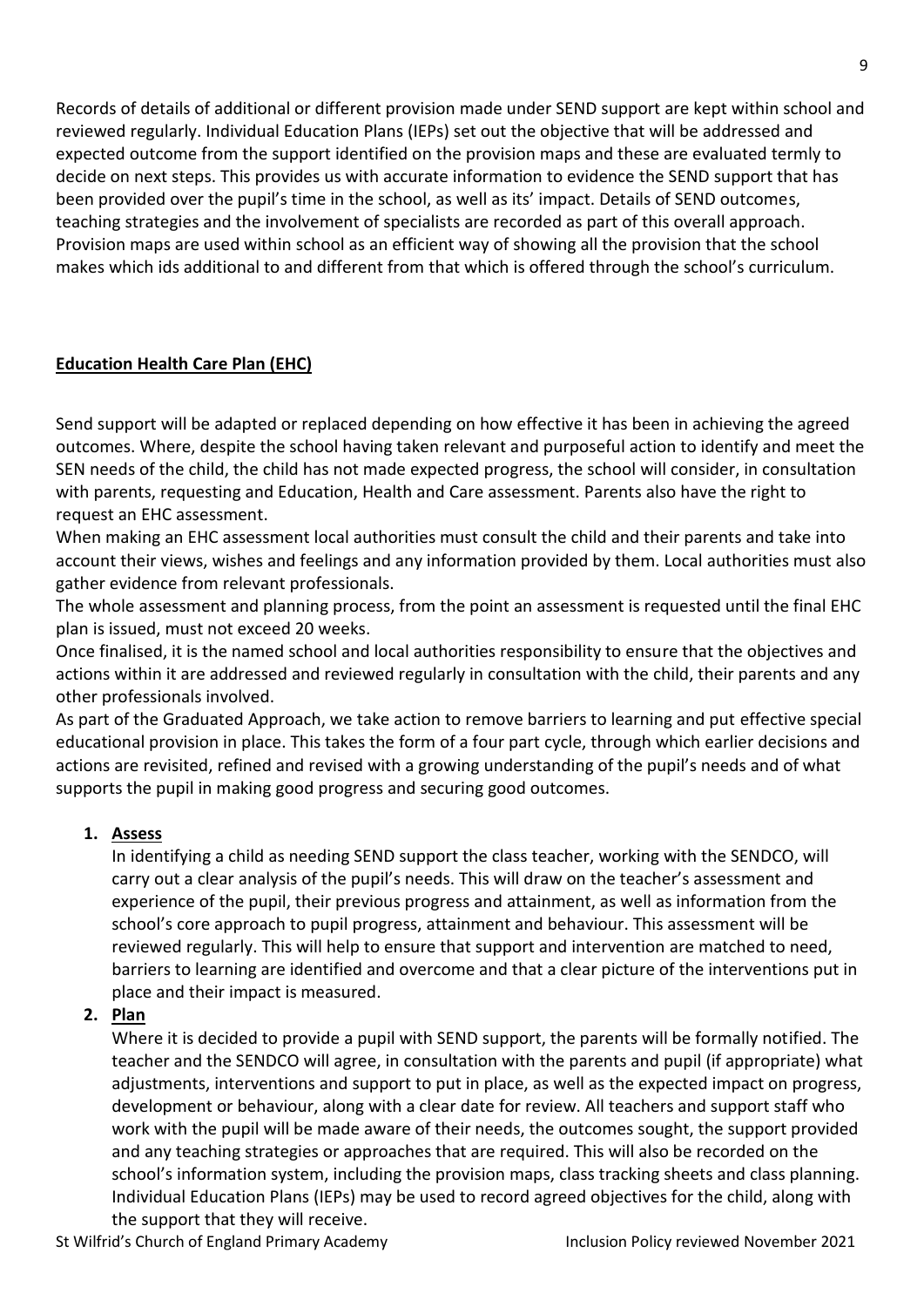# **3. Do**

The class teacher will remain responsible for working with the child on a daily basis. Where the interventions involve group or one-to-one teaching away from the main class, they will retain responsibility for the pupil. They will work closely with any teaching assistants or specialist staff involved to plan and assess the impact of support and interventions and how they can be linked to classroom teaching. The SENDCO will support the class teacher in the further assessment of the child's strengths and weaknesses, in problem solving and advising on the effective implementation of support.

# **4. Review**

The effectiveness of the support and interventions and their impact on the pupil's progress will be evaluated, along with the views of the pupil and their parents. This will feed back into the analysis of the pupil's needs. The class teacher, working with the SENDCO, will revise the support in light of the pupil's progress and development, deciding any changes to the support and outcomes in consultation with the pupil and their parents. Parents will be provided with clear information about the impact of the support and interventions provided, through meetings with the class teacher and SENDCO. They will then be involved in planning the next steps.

# **Involvement of outside agencies and other professionals**

If a pupil displays a higher level of need (usually where a specific need has been identified or the child has reached the 'Lots of support' stage) specialist provision from external agencies and professionals may be called upon to carry out more specialist assessments to help to further identify the provision required.

This may include:

# **Targeted Education Support Service (TESS**)

TESS provides targeted educational support where learning and/or behaviour are a concern and may have an effect on achievement.

# **Educational Psychology Service (EPS)**

This service provides advice and support for children and young people to help them with progress in education, positive mental health, personal and social development.

#### **Specialist Sensory Education Team (SSET)**

SSET supports learners who have sight and hearing difficulties

#### **Ethnic Minority Achievement Service (EMAS)**

EMAS provides support for learners whose first language is not English

#### **Schools Outreach Service**

The Schools' Outreach Service is provided by special schools working in partnership with the Special Educational Needs and Disability Service (SENDS) and the Educational Psychology Service (EPS) to promote change and strengthen the inclusion of children and young people with SEND in mainstream settings.

#### **Virtual School Team**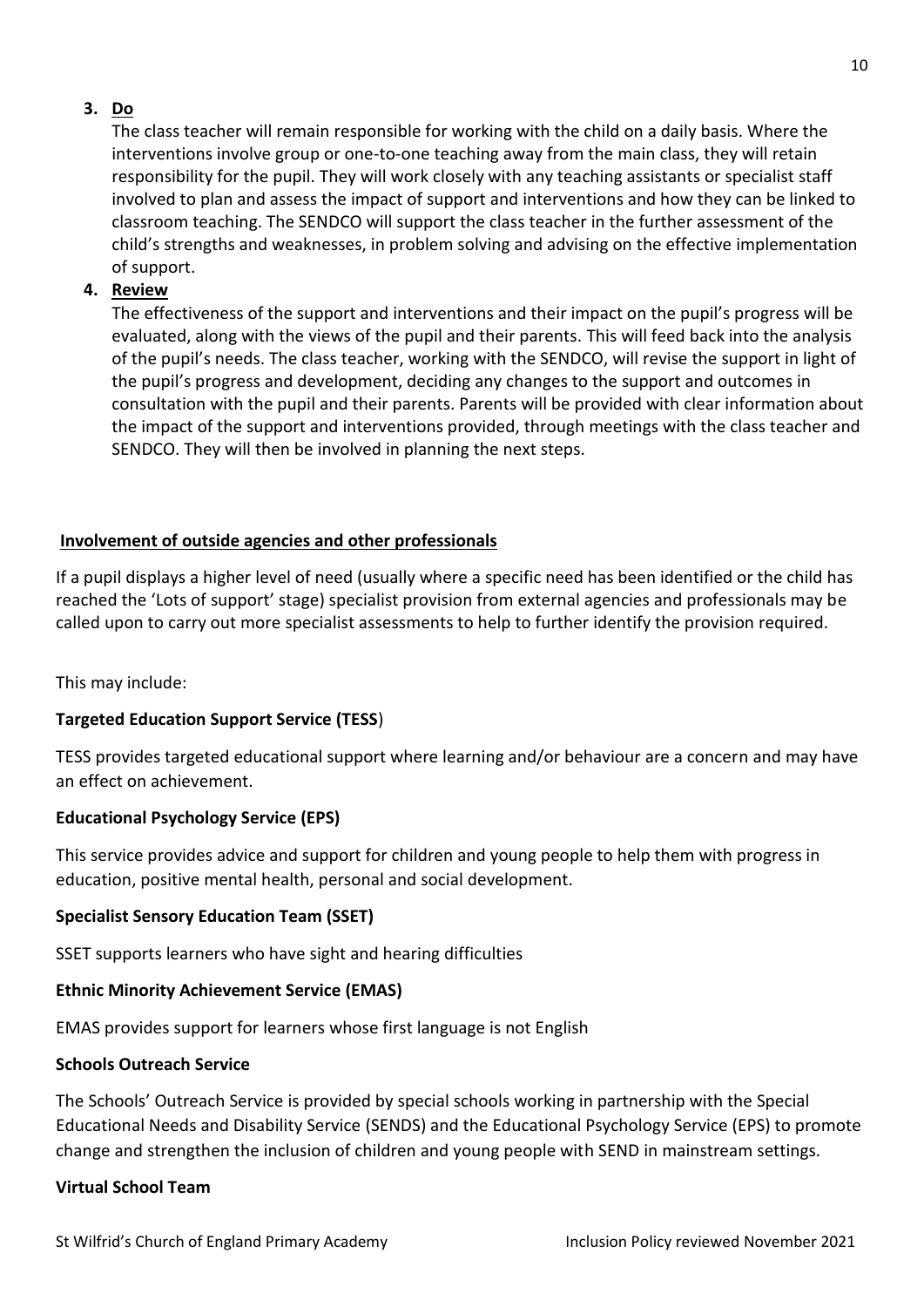A service to break down the barriers to learning for Children Looked After to enable them to meet their educational potential.

# **Children and Young People's Occupational Therapy Service**

This service aims to provide a high quality Occupational Therapy service as part of a multidisciplinary team to meet the needs of children and young people.

# **Children's Physiotherapy Service**

This service aims to provide a high quality physiotherapy service as part of a multidisciplinary team to meet the needs of children and young people aged 0-16 or 0-19 if attending a special school.

# **Children and Young People's School Nursing Service**

School Nurses are public health nurses who lead and deliver the Healthy Child Programme for school-aged children and young people.

# **Children and Young People Speech and Language Therapy Service**

The service aim is to provide a high quality speech and language therapy service to children and young people with speech, language and communication difficulties and/or eating and drinking difficulties in the Ashton, Leigh and Wigan area.

# **SEND Information and Advice and Support Service (SENDIASS)**

The benefits of the active participation of parents and young people in decisions about special educational provision are crucial to the systems and processes as they exist in Wigan. SENDIASS, which was formerly known as Wigan Parent Partnership and Participation Service, will provide access to impartial and relevant information and support to promote effective partnership working.

# **Child and Adolescent Mental Health Services (CAMHS)**

Their approach is to work with families rather than 'on' them. Their aim is to help families to find what best works for them. The service is for people up to the age of 18 and can help with problems such as depression, eating disorders, feeling scared or problems with family life. Parents can refer themselves or, with parental permission, school can make a referral.

# **Startwell**

Startwell is part of the Council's wider Early Intervention and Prevention Service. The teams support children and young people and their families through providing advice, guidance and support on a wide range of issues.

After assessments, from any/some of the above additional services, parents, families and children have been involved in discussion, all stakeholders will make a decision about the next steps for the child. This could mean placement on the SEN census and an individual education plan being drawn up. Alternatively, other avenues of support could be introduced to the parent, child or family.

# **SECTION 3: MANAGING THE NEEDS OF PUPILS ON THE SEN REGISTER**

At St Wilfrid's we ensure that pupils who are on the SEN register are receiving the appropriate provision and we assess and review this through: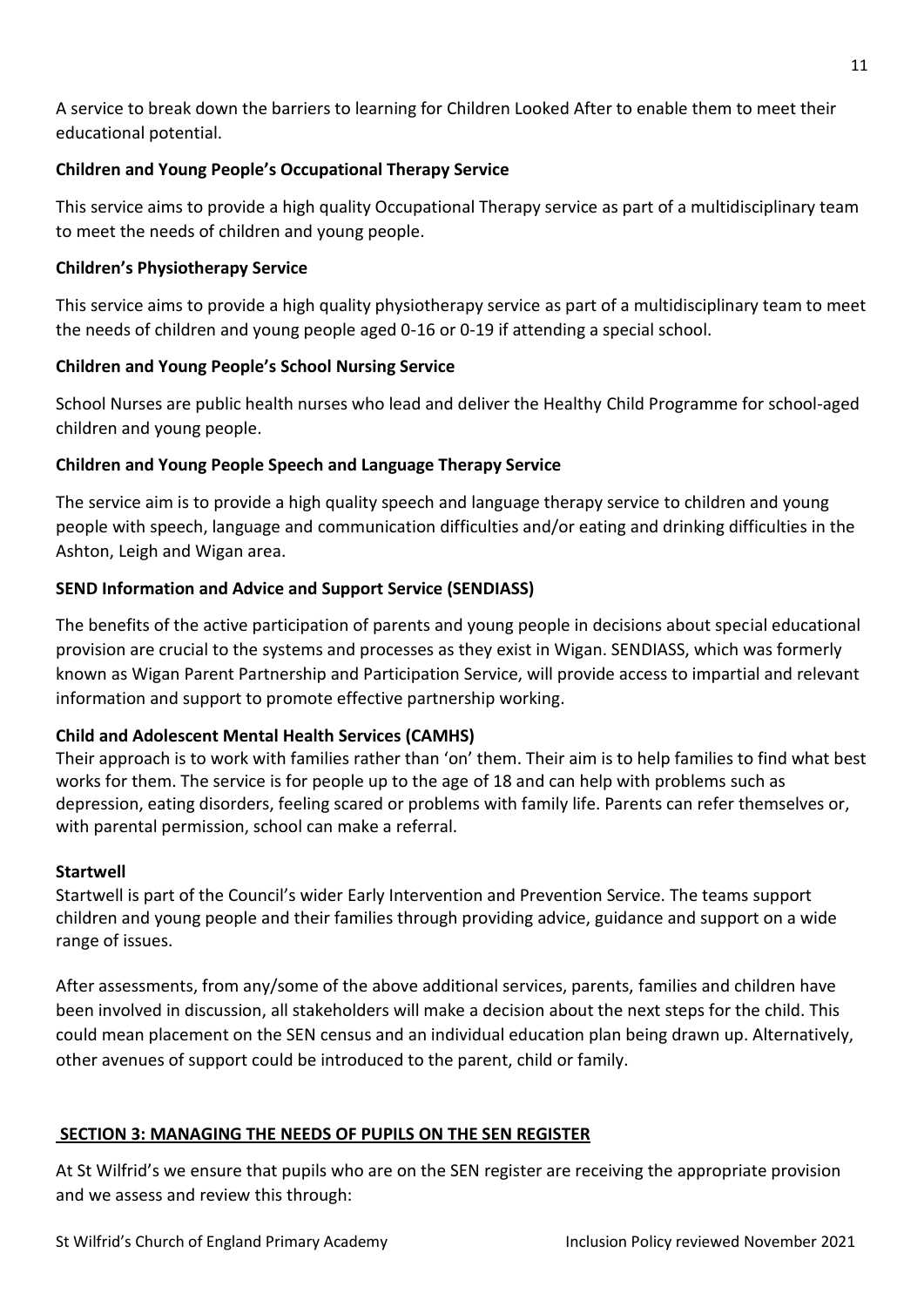- Tracking the progress of pupils through the whole school tracking system
- Termly progress meetings with the Senior Management Team
- Termly evaluation of the effectiveness of interventions on the provision map, in relation to the progress of each pupil
- Ensuring that the class teacher fulfils their responsibility in collecting evidence of progress in relation to the outcomes set out in the plan or IEP and regularly maintaining and updating IEPs and plans relating to interventions
- When reviewing progress, if a child is not making expected progress or if the school is unable to meet the child's needs through the provision available, the SENCO requests additional support from specialist services
- When specialist services or outside agencies are requested, both parents and children are involved in the process of discussing the appropriate services required to meet their needs
- Any agency referral documentation is completed by the SENCOs or Learning Mentor in coordination with the class teacher. This could include referrals to speech and language, TESS, EPS, Outreach services, counselling, OT.
- Annual reviews of EHC plans or Statements are carried out in accordance with the SEND Code of Practice 2014, with all agencies invited to be involved in the Annual Review

# **SECTION 4: CRITERIA FOR EXITING THE SEN REGISTER**

Through the review part of the 'assess, plan, do review' process, if a child has made significant progress which puts them in line with their peers, and ensuring all stakeholders agree, the pupil will be removed from the SEN census but will still be regularly monitored to ensure progress is maintained.

# **SECTION 5: SUPPORTING CHILDREN AND FAMILIES**

St Wilfrid's Primary Academy will support pupils and their families by:

- Ensuring that parents and pupils have easy access to the LA local offer through the schools own webpage.
- Providing a SEN Information Report on the schools webpage.
- Ensuring that families are provided with links with other agencies to support both the family and the pupil where appropriate.
- A newsletter for parents of children with disabilities (CDN: Children's Disability Newsletter) is produced by the Local Authority three times a year and available to parents.
- Parents are sign posted to services that will meet the needs of their own child.
- The Local Authority parent partnership representative, is available for parents to discuss worries and concerns on 01942 48613.
- Ensuring that families are able to access information about admission arrangements
- Ensuring that families are informed about access arrangements for tests when necessary.
- Planning effective transition between phases and key stages. This includes:-
	- A transition session for children moving between Year groups
	- Transition week for children moving from KS1 to KS2
	- Transition days for children preparing to move to Secondary School.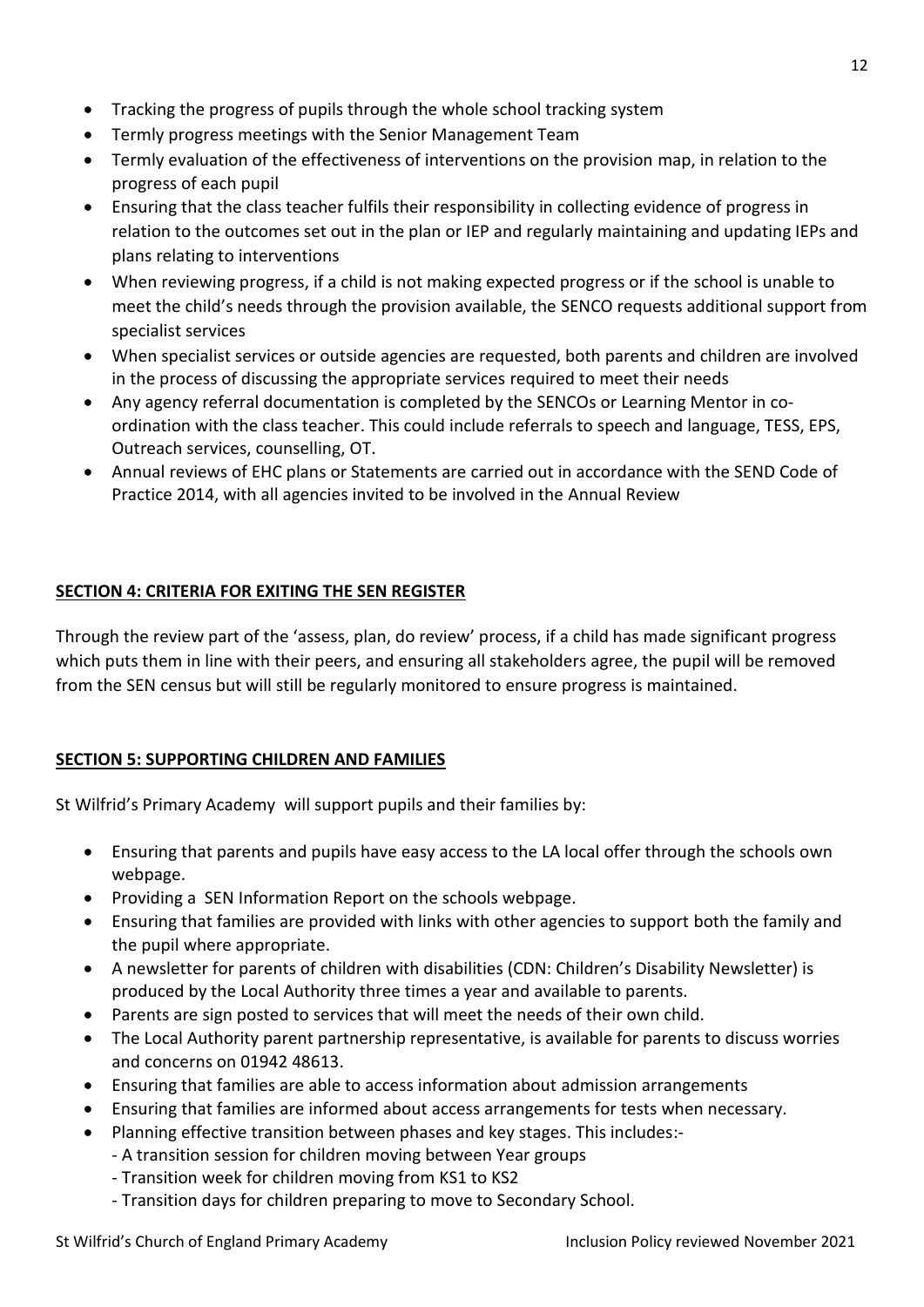- Transition meetings with high schools to discuss pupils and their needs

# **SECTION 6: SUPPORTING PUPILS AT SCHOOL WITH MEDICAL CONDITIONS**

All children with medical conditions at St Wilfrid's are supported and have full access to all aspects of education, including school trips, physical education and any after school activities. Any children who have a disability in conjunction with a medical condition also have access to all aspects of school life and the school endeavours to comply with its duties under the Equality Act 2010.

- If a child with a medical condition at St Wilfrid's also has a special educational need (SEN) and a EHC plan or Statement of Special Educational Needs, we will work with health and social care to bring the plan together alongside their special educational provision and ensure that the SEND Code of Practice (2014) is followed.
- St Wilfrid's has a medication policy with forms in the office to be completed in every case.
- Care plans are created where necessary, involving health professionals if appropriate, and staff are informed. A list of children with medical conditions, such as asthma, hay fever, allergies and other conditions, is provided for staff and regularly updated.
- Procedures are in place for medical emergencies.
- All staff have briefings about children's needs. Good ratios of staff with first aid training are maintained.
- Staff are trained by outside agencies when required to support specific medical needs and conditions. For example, epi – pen, epilepsy, diabetes and visual support training
- The school has a policy for managing the medical conditions of pupils and intimate care needs.

# **SECTION 7: MONITORING AND EVALUATION OF SEND**

The monitoring and evaluation of the effectiveness of our provision is carried out in the following ways:

- Classroom observation by senior leaders;
- Learning walks by the SENCOs and Senior Leadership Team
- The assessment of progress made by intervention groups;
- Regular scrutiny of books by the senior leadership team and subject leaders
- Pupil discussions with class teachers when setting new IEP targets or reviewing existing targets;
- Tracking pupil progress using assessment data.
- Parent and pupil views through annual reviews of EHCPs.
- Monitoring IEP targets, evaluating the impact of IEPs on pupils' progress;
- Bi annual meetings between, TESS team, Headteacher and SENCO.
- Meetings between the SENCO and Governor responsible for SEN (Rev'd Cath Gabriel);
- SEND report to Governors and Directors.

# **SECTION 8: TRAINING AND RESOURCES**

In order to maintain and develop the quality of teaching and provision to respond to the strengths and needs of all pupils, all staff at St Wilfrid's are encouraged to undertake training and development.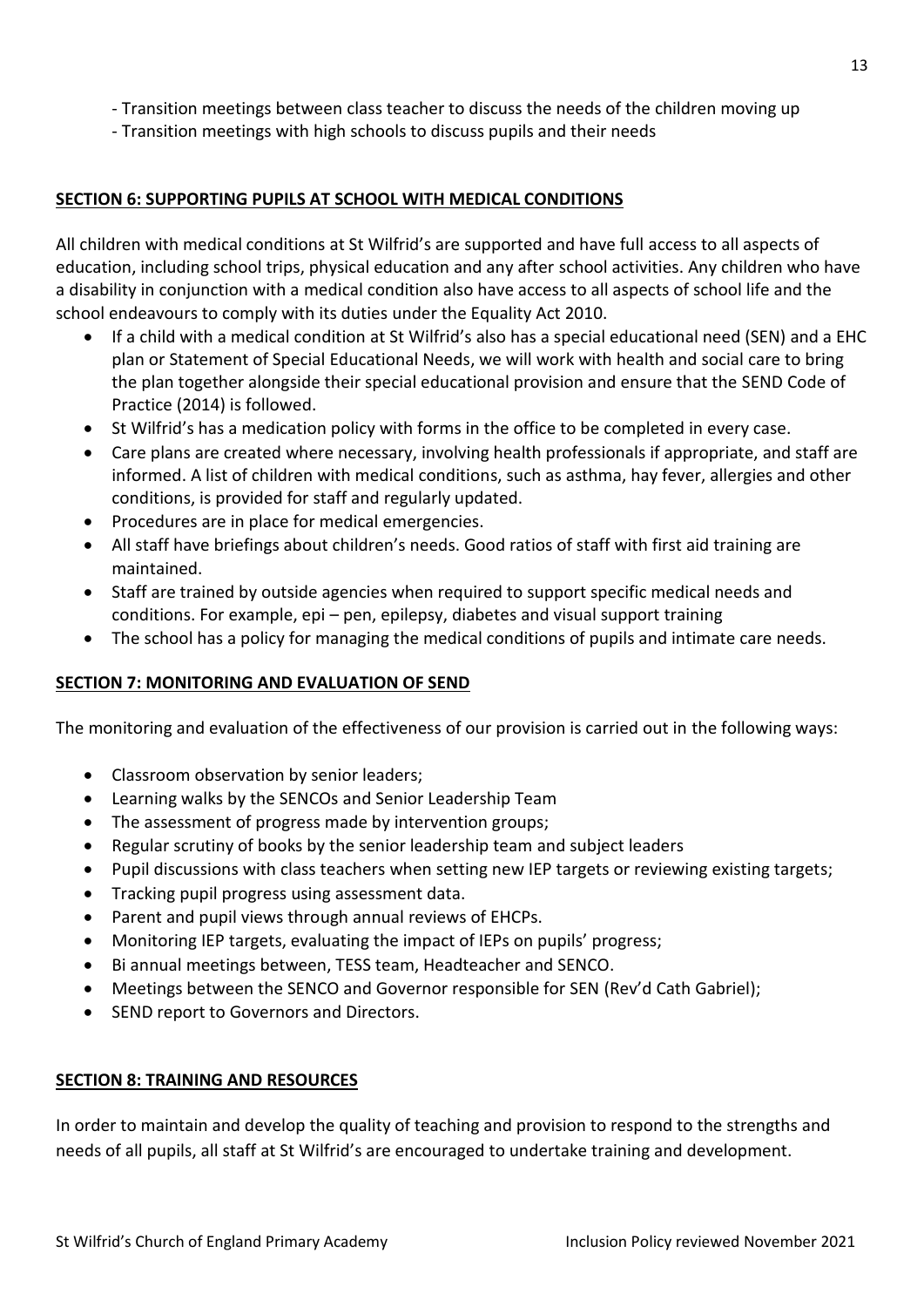- The school has a training plan for all staff to improve the teaching and learning of children including those with SEND. This includes whole school training on SEND issues such as Autism, ADHD, Mental Health and diffusion strategies. Team Teach training has been provided and updated for staff as required.
- Individual teachers and support staff attend training courses run by outside agencies that are relevant to the needs of specific children in their class e.g. from the HOPE or Willow Grove Outreach Service or the sensory support team
- The SENCO is keep fully up to date about SEN issues through attendance at Local Authority training and cluster meetings.

# **SEND Funding**

The Executive Head is responsible for the operational management of the budget for special educational needs provision. The academy uses a range of additional funding including the notional SEN budget and, where applicable, pupil premium to provide high quality appropriate support for pupils with SEN. The SEN provision map is used to specify the cost of support for those children at SEN Support and where a top-up funding level of provision is in place. Where a pupil's needs exceed the nationally prescribed threshold (currently £6,000) additional funding is applied for from the local authority. Those children with Top-up Funding, Exceptional funding or who have undergone statutory assessment for their high needs and have an Education Health Care Plan (EHC plan), have detailed individual costed provision plans. The SEND budget is used to:

- Provide additional teaching, better teacher to pupil ratios and support staff
- Deliver targeted interventions
- The purchase of specialist resources to support accessibility and inclusion
- Sensory Resources
- Buy back specialist provision and outreach
- Educational Psychology Service time
- Release for staff to undertake statutory duties
- Training for staff
- Purchase of assessment materials to identify learning needs and to track learning of children who make smaller steps of progress (B Squared)
- Purchase of software to support learning and intervention
- Replacement of resources that support learning

# **Requesting a personal budget**

A Personal Budget is an allocation of money identified to provide support for an eligible person to meet their identified needs, which must support the outcomes specified in the EHC Plan. Young people and parents of children have a right to ask the local authority to prepare a personal budget once the authority has completed the assessment and confirmed that it will prepare an EHC plan. Personal budgets should reflect the holistic nature of an EHC plan and cover the special education, health and care services specified in the plan as appropriate.

The EHC Plan will clearly state which outcomes can be met by a Personal Budget (if a Personal Budget is agreed). Parents views must be considered when deciding how the money will be spent. The provision to be delivered through a personal budget will be set out as part the provision specified in the EHC plan. The personal budget can include funding from education, health (Continuing Care) and social care (specialist provision as assessed by the Targeted Disability Service (TDS))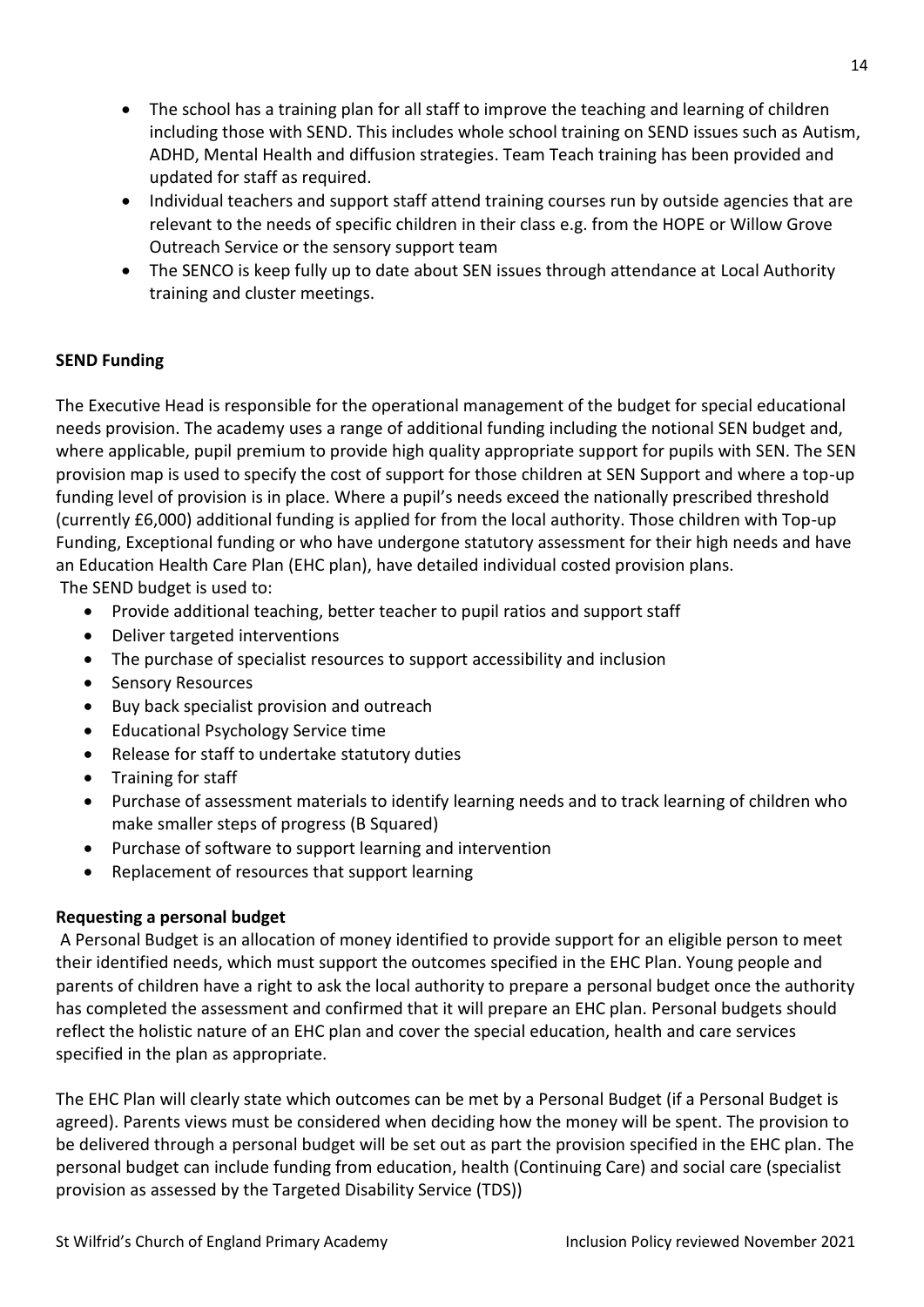#### **SECTION 9: ROLES AND RESPONSIBILITIES**

#### **SEND Governor: Rev'd Cath Gabriel**

Responsible for:

- Making sure that the necessary support is made for any child who attends the school who has SEND.
- Monitoring provision, standards and expenditure through regular reports to the Governing Body, meeting with SENDCOs, analysis of data and learning walks.

#### **Head teacher: Mr Colothan**

Responsible for:

- The day to day management of all aspects of the school, this includes the support for children with SEND.
- She will give responsibility to the SENDCO and class teachers but is still responsible for ensuring that your child's needs are met.
- She must make sure that the Governing Body is kept up to date about any issues in the school relating to SEND.

#### **SENDCO: Kate Newman**

Responsible for:

- Coordinating the support for children with special educational needs or disabilities (SEND) and developing the school's SEND Policy to make sure all children get a consistent, high quality response to meeting their needs in school.
- overseeing the day-to-day operation of the school's SEND policy
- Ensuring that parents are:
	- 1. involved in supporting their child's learning;
	- 2. kept informed about the support their child is getting;
	- 3. involved in reviewing how they are doing;
- Liaising with all the other people who may be coming into school to help support a child's learning and being a key point of contact e.g. Speech and Language Therapy, Early Years providers, other schools, Educational Psychologists, Health and Social Care Professionals, and independent or voluntary bodies
- liaising with the relevant Designated Teacher where a looked after pupil has SEND
- advising on the graduated approach to providing SEND support
- Updating the school's SEND census (a system for ensuring all the SEND needs of pupils in this school are known) and making sure that there are excellent records of a child's progress and needs.
- Providing specialist support for teachers and support staff in the school so they can help children with SEND in the school achieve the best progress possible.
- liaising with potential next providers of education to ensure a smooth transition is planned
- working with the Headteacher and school governors to ensure that the school meets its responsibilities under the Equality Act (2010) with regard to reasonable adjustments and access arrangements
- •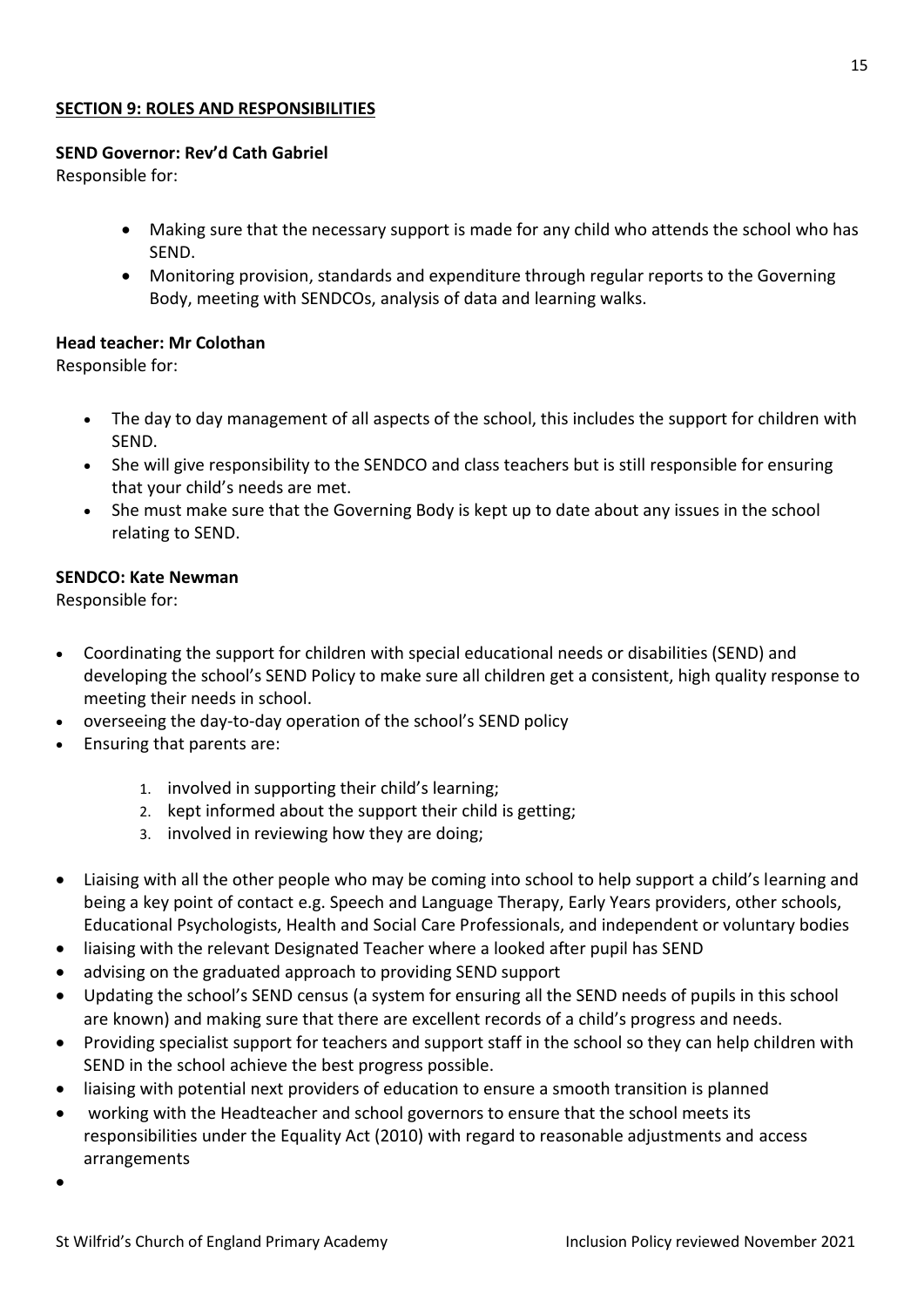#### **Learning Mentor: Julie Saggerson**

Responsible for:

- Providing support for the SENDCO and all staff with specific responsibility for:
	- behaviour
	- attendance and punctuality
	- referrals to outside agencies
	- support for children and families e.g. at health appointments and meetings
	- Children Looked After (CLA)
	- Care plans

# **Class/subject teacher**

Responsible for:

- Monitoring the progress of all children that they teach and identifying, planning and delivering any additional help a child may need (this could be things like targeted work, additional support) and letting the SENDCO know as necessary.
- Writing Individual Education Plans (IEP), and sharing and reviewing these termly with parents and children and planning ahead for the next term.
- Ensuring that all staff working with children in school are helped to deliver the planned programme, so they can achieve the best possible outcomes. This may involve the use of additional adults, outside specialist help and specially planned work or resources.
- Ensuring that the school's SEND Policy is followed in their classroom and for all the pupils they teach with SEND

#### **SEN Teaching assistants**

Keeping records up to date

- Keeping the teacher informed so that this can be fed into planning and target setting
- Contributing to pupil progress meetings and annual review meetings
- Following the targets set on IEPs and informing the teacher of any changes that need to be made to the IEP

#### **SECTION 10: STORING AND MANAGING INFORMATION**

Documents are stored and managed in line with the school's information management guidelines:

- All SEND documents are stored in a locked filing cabinet
- All electronic documents are password protected
- All documents no longer required are shredded
- All documents are passed on to high schools on transition
- If a child transfers to another school, all documents are passed to the receiving school
- Record keeping procedures follow the school's confidentiality policy

#### **SECTION 11: ACCESSIBILITY**

Accessibility of the school environment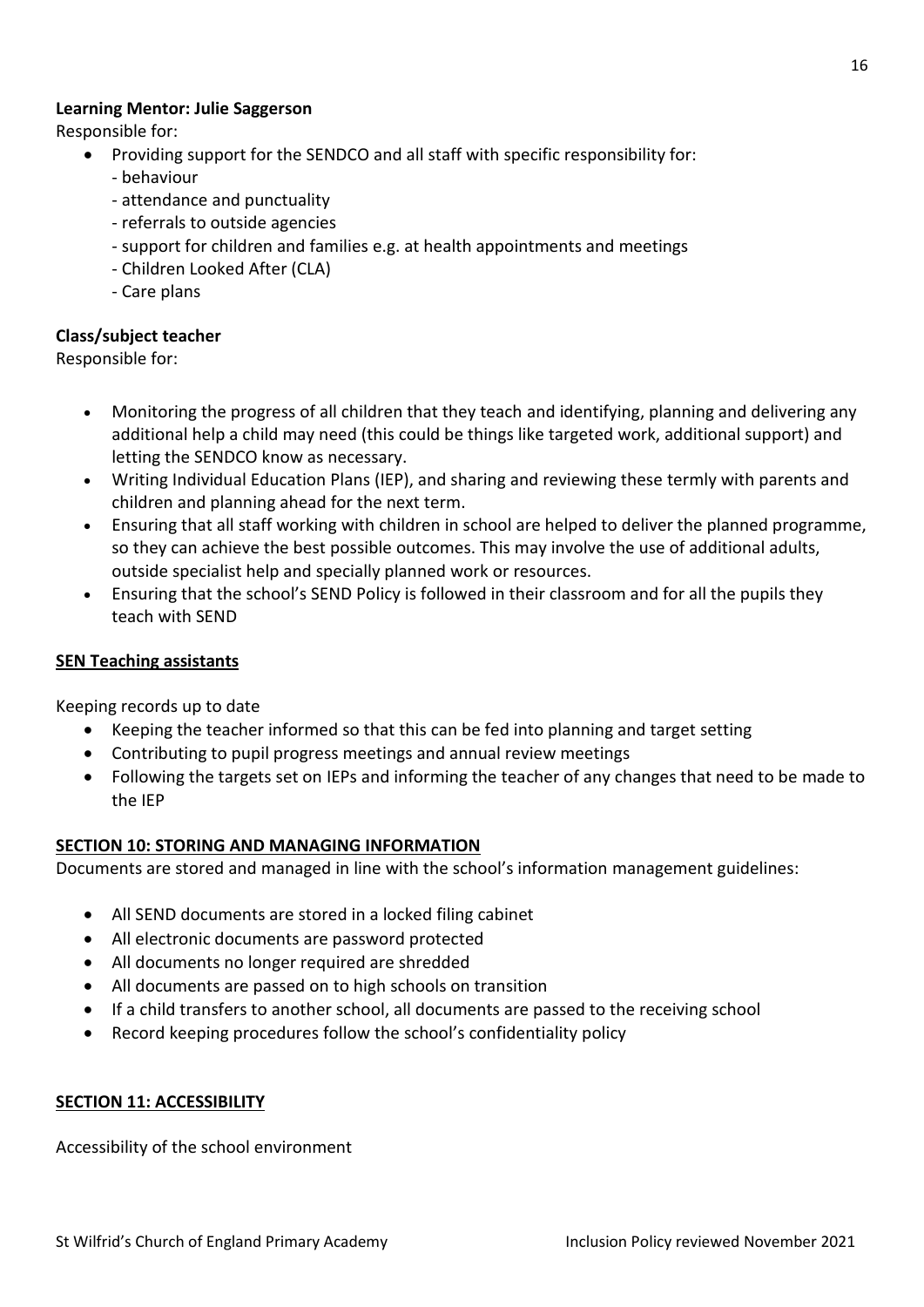- All buildings are accessible to children with physical disability via ramps. Where there are parts of the building that are not accessible, detailed plans are put in place to ensure all children have full access to the curriculum.
- We ensure that equipment used is accessible to all children regardless of their needs.
- After school provision is accessible to all children including those with SEND.
- Extra-curricular activities are accessible for children with SEND. E.g. additional support may be considered.
- Visual improvements continue to be made following assessment and consultation with the sensory support team as appropriate to meet the needs of individual children.
- Disabled showering, changing and toilet facilities are available in KS2 and the swimming pool. KS1 and the administration area share a disabled toilet facility.
- All furniture is of the correct size for the children.
- There are two accessible parking spaces one on each car park
- All areas of the school have also been risk assessed.
- A notice board is located in the entrance to the school to disseminate information
- School policies are available to view via the school website as well as hard copies on request;
- Curriculum information is available on the school website.
- Specialised equipment is purchased and provided for those children who have been identified as needing specific provision including chairs and technology
- Resources to alleviate visual stress including overlays, reading rulers.
- Pencil grips or writing slopes to alleviate pain for those children with hypermobility or dyspraxia.
- Wheelchair safety is discussed with children needing wheelchairs and electric wheelchairs. Personal Emergency Evacuation Plans are created for children who are in wheelchairs.

The school accessibility plan is available on the school website.

#### **SECTION 12: DEALING WITH COMPLAINTS**

The complaints procedure for SEND is in line with the Wigan LA complaints procedure. The complaints procedure for the school can be found on the school website. Should a parent or carer have a concern about the special provision made for their child they should in the first instance discuss this with the class teacher. If the concern continues then they should contact the SENCO (Mrs Newman) followed by the Executive Headteacher Mr Colothan. If the concern cannot be resolved then parents may contact the SEN Governor, Rev'd Cath Gabriel. Parents also have the right to contact the Local Authority and the SEN Parent Partnership worker.

#### **SECTION 13: BULLYING**

Instances of bullying are extremely rare at St Wilfrid's, however the school has clear procedures for dealing with any issues of bullying when they arise. Anti-bullying messages, as well as teaching about independence and resilience, are promoted in all areas of school life and learning. Staff and pupils also receive training in the dangers of social media. The school's anti- bullying policy is published on the website.